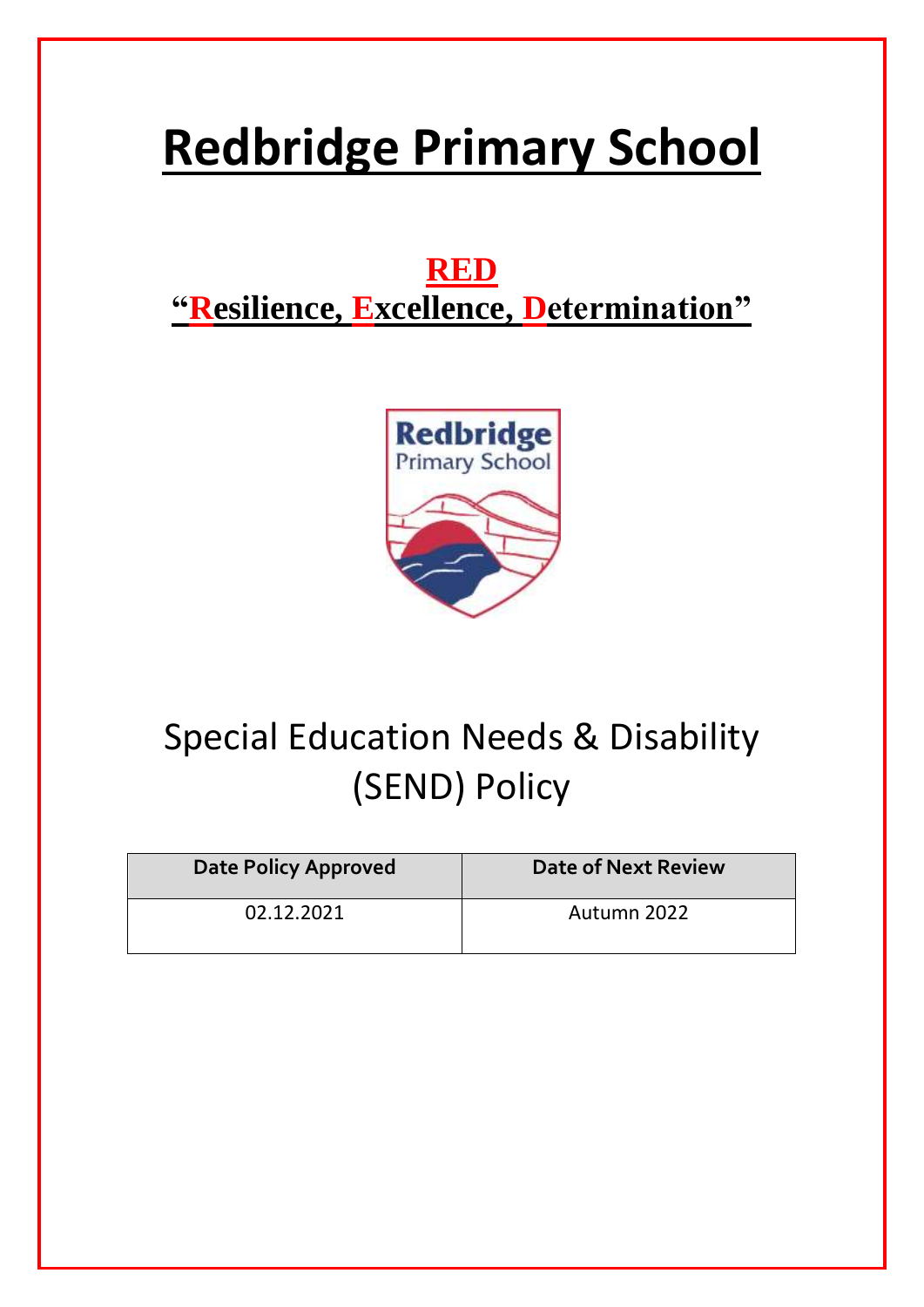#### **Special Educational Needs Policy**

#### **Introduction**

Our guiding principle is being an inclusive school and providing Quality First Teaching for all our pupils. This includes appropriate differentiation for individual pupils, high quality resources setting up inclusive learning environments and effective use of additional adult support. We aim to identify and break down possible barriers to learning so that all our pupils experience success. This does not mean treating all pupils equally; it means treating all pupils as individuals and ensuring they have the required provision to make the best possible progress.

This SEND policy details how we ensure that the needs of all our pupils with special educational needs are met.

When carrying out our duties towards our pupils with SEND, we have regard to the Special Educational Needs Code of Practice 2014.

#### **Principles**

- We value all children in our school
- All pupils are entitled to a broad and balanced curriculum which is differentiated to meet their individual needs and abilities.
- All children are entitled to experience success
- All children are entitled to have their particular needs recognised and addressed.
- All children should be helped to reach their full potential and high expectations should be shared for all pupils, including those with SEND.
- Good special needs practice is good practice for all pupils.
- Additional intervention and support cannot compensate for Quality First Teaching.
- Pupils and their parents/carers know their child best and should be full partners in planning and reviewing support for their child.
- Pupils with SEND have a unique perspective on their own needs and should be central to all decision-making processes about their support.

#### **Aims**

- To ensure that we take the views of the child into account when planning and evaluating their SEND provision.
- To develop and maintain partnerships and high levels of engagement with parents.
- To raise the aspirations of and expectations for all pupils with SEND.
- To ensure that every child has his or her individual needs recognised and addressed through Quality First Teaching and effective additional support.
- To ensure that all pupils have equal access to a broad, balanced curriculum which is differentiated to meet individual needs and abilities.
- To ensure that pupils with SEND engage in all the wider activities of the school alongside pupils who do not have SEND.

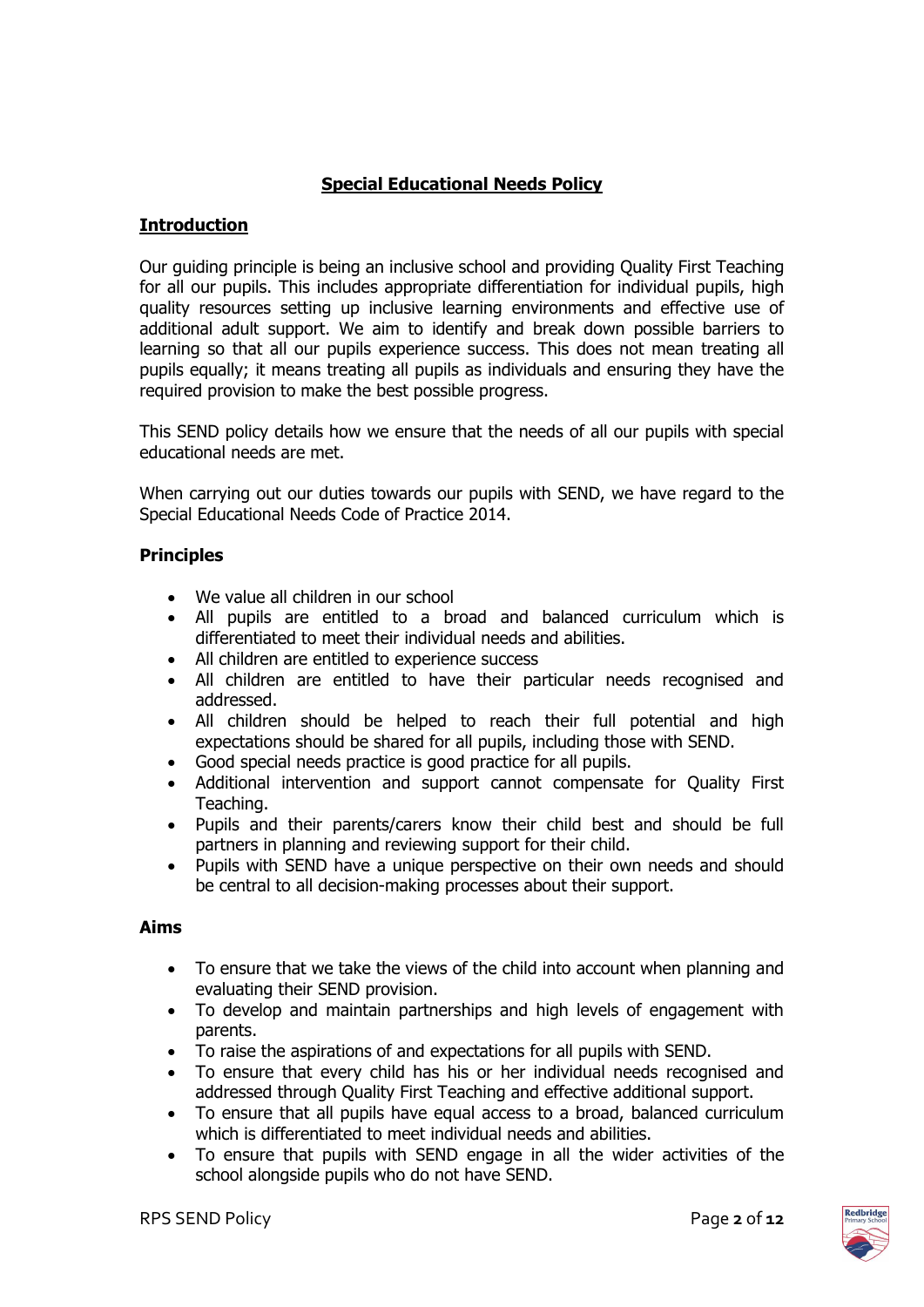This policy will contribute to achieving these aims by ensuring that provision for pupils with SEND is a matter for the whole school and is a part of the continuous cycle of assessment and review.

#### **Definition of special educational needs (SEND)**

A child or young person has SEND if they have a learning difficulty or disability which calls for special educational provision to be made for him or her.

A child of compulsory school age or a young person has a learning difficult or disability if he or she:

- has a significantly greater difficulty in learning than the majority of others of the same age, or
- has a disability which prevents or hinders him or her from making use of educational facilities of a kind generally provided for pupils of the same age in mainstream schools or mainstream post-16 institution

Children are not regarded as having a learning difficulty solely because the language of their home is different from the language in which they will be taught. **Identification and assessment of pupils with special educational needs**

The identification of SEND is built into our overall approach to monitoring the progress and development of all pupils. This allows us to identify pupils who are making less than expected progress at an early stage. Inadequate progress might be that which:

- is significantly slower than that of their peers starting at the same baseline
- is significantly slower than that of their peers starting from the same baseline
- fails to match or better the child's previous rate of progress
- fails to close the attainment gap between the child and their peers
- widens the attainment gap

We are aware that a number of factors may impact on a child's progress and attainment, including having English as an additional language, attendance and punctuality, and family circumstances. Therefore, we do not immediately assume that a child has special educational needs. It is important that progress is measured from their own baseline.

The first response to inadequate progress is quality first teaching targeted at the child's areas of weakness. Most pupils will have their needs met through Quality First Teaching. This may include appropriate differentiation of learning tasks, adaptations to the curriculum and learning environment, the provision of additional practical or visual resources, and time-limited interventions. We focus on early intervention to ensure 'gaps' are targeted and intervention is put in place at the earliest opportunity.

Where progress continues to be less than expected, the teacher will work with the SENCO to assess whether the child has SEND. The teacher, Year Lead and SENCO will gather information from the pupil, parents and class teacher. Discussions will be

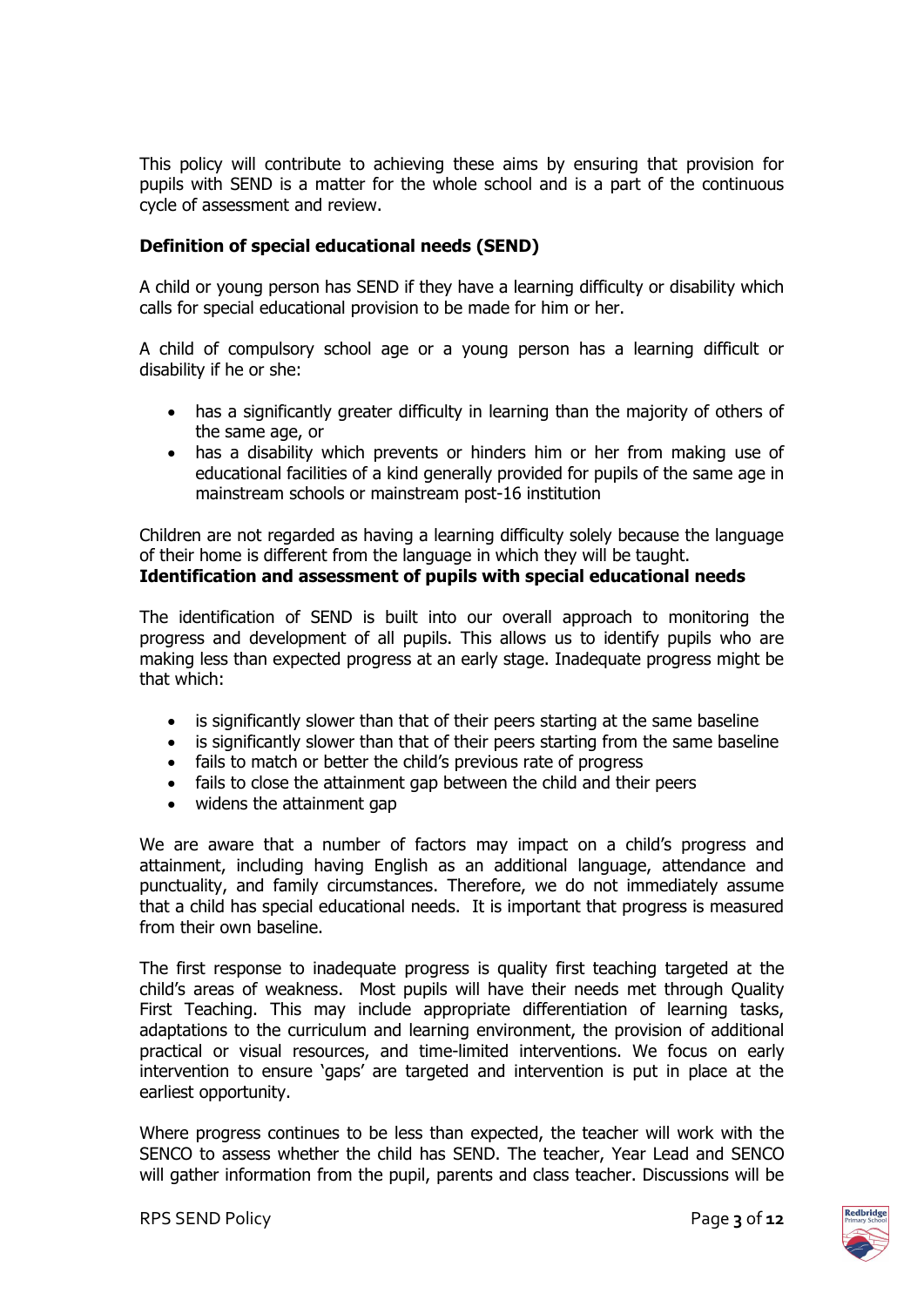held with the pupil and their parents/carers in order to develop a good understanding of the pupil's areas of strength and difficulty, the parents' concerns. the agreed outcomes sought for the child and the next steps.

Special educational needs can be categorised under four broad areas:

- Communication and interaction
- Cognition and learning
- Social, emotional and mental health difficulties
- Sensory and/or physical needs

We recognise that, in practice, individual children often have needs that cut across more than one of these areas and that their needs may change over time. Our purpose is not to 'label' a child, but to target and implement appropriate support/provision. We consider the needs of the whole child and ensure that support is focused on individual need and personal outcomes rather than classification/label.

Teachers are responsible (as per the Teachers' Standards) and accountable for the progress and development of all the pupils in their class, including those who have or may have SEND and who access support from Learning Support Assistants (LSA's) or specialist staff.

#### **SEND Support**

When a pupil is identified as having SEND, we take action to remove barriers to learning and put effective special educational needs provision in place – SEND Support. Quality First Teaching remains our first response in relation to the identification of SEND, but we also ensure that the child receives high quality additional support and interventions carefully matched to their needs, if their needs cannot be met through Quality First Teaching.

We adopt the graduated approach and four-part cycle of 'assess-plan-do-review' as recommended in the SEND Code of Practice. In successive cycles the SEND Support received by the child is refined or revised depending on how effective it has been in achieving the agreed outcomes. Where a pupil continues to make less than expected progress despite the school's best efforts, and with the agreement of the child's parents/carers, we will involve appropriate specialists and outreach services.



RPS SEND Policy **Page 4** of **12** 

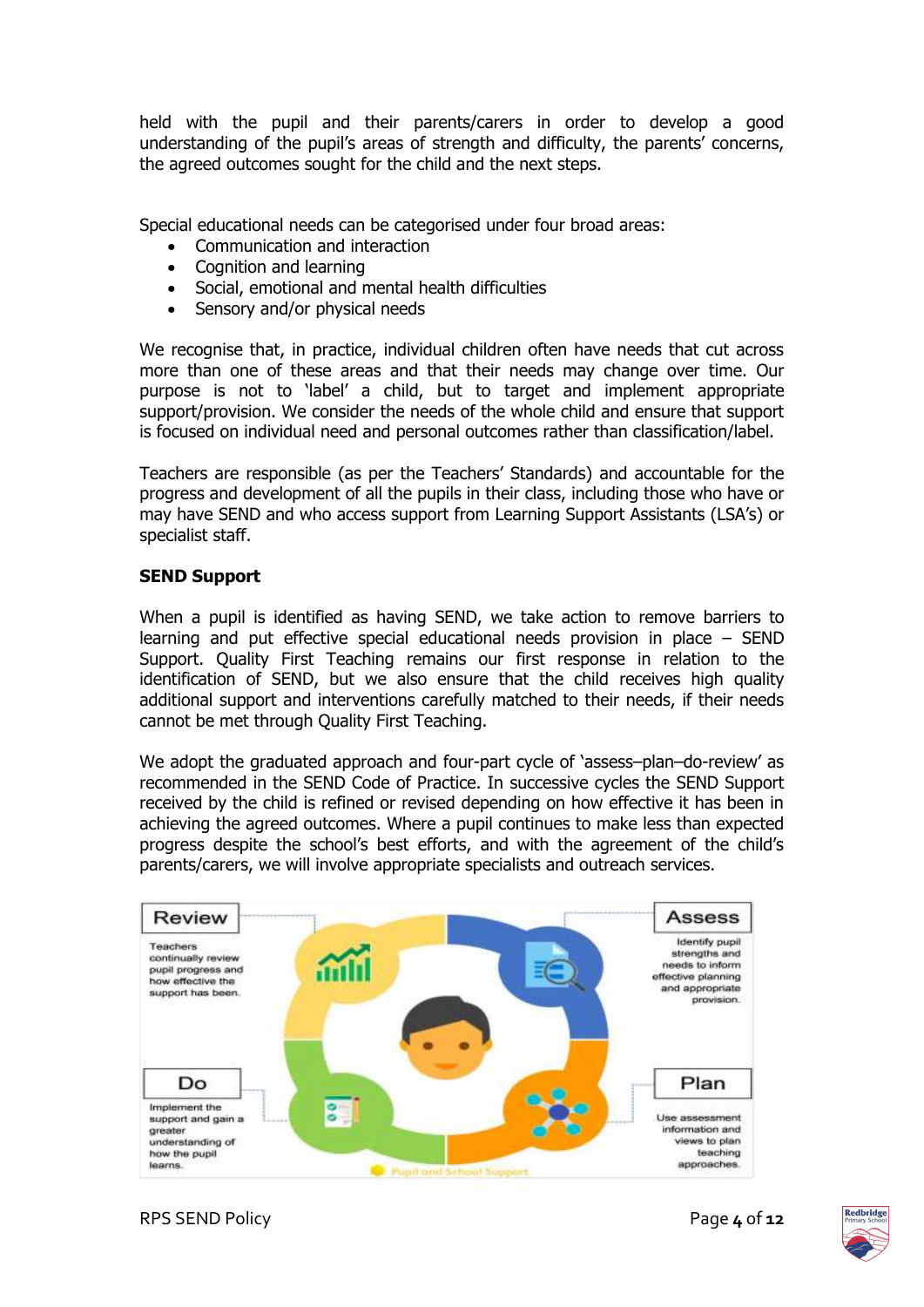Some pupils will make accelerated progress and cease to require SEND Support after a period of targeted intervention and these pupils will then be removed from the school's register of SEND pupils. However, we continue to monitor the progress of such pupils closely to ensure their progress is maintained.

#### **Education, Health and Care Plans**

A small number of children with the more complex needs may need the support of an Education, Health and Care Plan (EHCP) to enable them to achieve the best possible outcomes. If we believe that a child's needs require provision and resourcing over and above that which we make available to our SEND pupils from delegated funding, we will request that the Local Authority conduct an assessment of the child's education, health and care needs. We will involve the child and their parents/carers at every stage of the assessment process.

#### **How Redbridge Primary School adapts the curriculum and learning environment for pupils with SEND**

It is the responsibility of teachers to make the appropriate adaptations to the curriculum and learning environment to enable pupils with SEND to access learning opportunities and experience success alongside their peers. Our teachers have a clear understanding of the needs of the SEND pupils in their class and know a range of strategies that can be utilised to support pupils. They are able to draw on the expertise of the SENCO, outreach teachers and professionals from other external agencies for advice as needed. E.g. Specialist Education and Training Support Service (SEATSS).

If a child has high levels of needs and they have difficulties accessing some parts of age appropriate curriculum, additional interventions are put in place, such as fine/ gross motor development, social skills interventions, attention and listening intervention etc. These take place during the afternoon in a Hub created for children to work in smaller, more focussed groups. Provision on EHCP's may also be delivered within the Hub for some children.

Children with SEND also have one page profiles made for them which gives more detailed information about their strengths, needs and teaching strategies that should be implemented in order to help break any barriers to learning and to ensure staff have up to date information about them. The Senco will ensure that teachers are responsible for the IEPs being implemented, assessed reviewed each term during assessment weeks.

#### **Additional support for learning available to pupils with SEND**

The SENCO ensures that the school provides a range of intervention programmes to address the needs of groups of pupils and individual pupils within the school. Each child with SEND has an Individual Education Plan which is a working document stating their targets related to their needs.

Some interventions are delivered by trained Learning Support Assistants (LSAs) under the direction of the teacher and/or the SENCO. Other interventions are

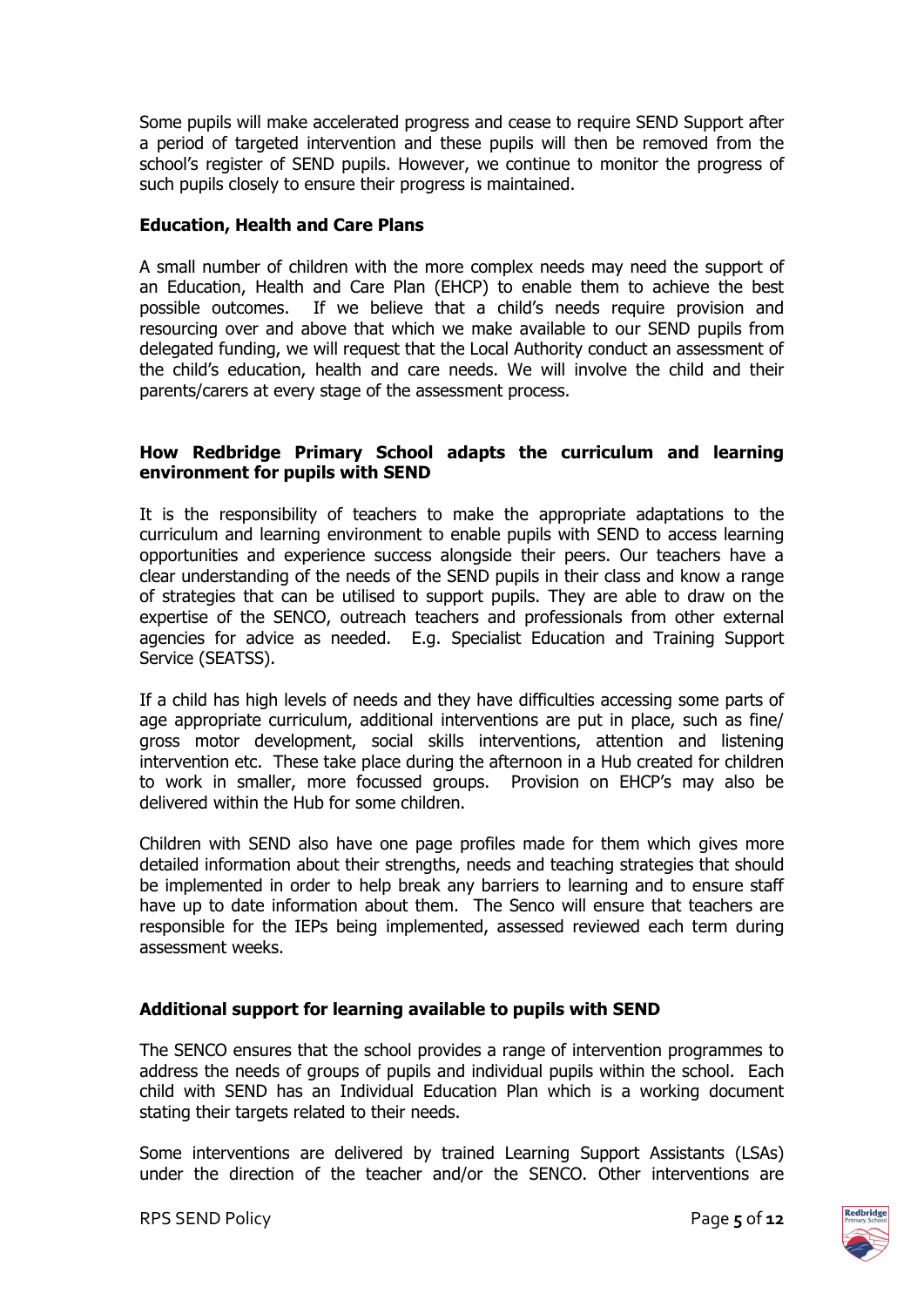delivered by teachers or Teaching Assistants. In some cases, members of staff will be trained by professionals to deliver specific interventions or programmes such as Speech and Language therapy, Occupational therapy etc.

Some pupils are supported in class for part of the school day by a LSA, either individually or in a small group. These pupils continue to have the same opportunities as their peers for learning in a group with the class teacher and the teacher remains responsible for their progress. It is important that we promote independence and therefore a member of the support staff team will only work with children to ensure their needs are met to avoid over reliance on an adult as this can be detrimental to their learning.

#### **Support for pupils with social, emotional and mental health difficulties**

Some pupils' special educational needs relate to social, emotional or mental health difficulties. Whilst some pupils display their difficulties through challenging or disruptive behaviour, other pupils may become withdrawn or isolated. These difficulties may reflect underlying mental health difficulties such as anxiety or depression. Some pupils may have disorders such as attention deficit disorder ADD), attention deficit hyperactive disorder (ADHD) or attachment disorder. We address the needs of these pupils through individual or group interventions, liaising with relevant outreach services and health professionals as appropriate.

#### **Specialist provision, equipment and facilities**

If a child needs specialist equipment due to physical or medical needs, the SENCO will liaise with the relevant professionals to secure the equipment needed and any training for staff required in it use. E.g. physiotherapy, occupational therapy, Newbridge Outreach, SERC.

#### **How Redbridge Primary School evaluates the effectiveness of its provision for pupils with SEND**

Intervention programmes are time-limited and the progress of children taking part is tracked. If there is no evidence that an intervention is effective, we will either adapt the intervention to more closely meet the child's needs or we will plan a different type of support.

These are then tracked using an individual intervention tracker which states the intervention, duration, focus and finally a review after a set number of weeks.

The success of the education offered to children with SEND will be judged against the aims of this SEND policy. The SEND policy will be reviewed annually by the Governing Body.

#### **How Redbridge Primary School assesses and reviews the progress of pupils with SEND**

We have robust tracking systems for monitoring the progress of all our pupils, including those with SEND. Pupil progress meetings are held termly, attended by the

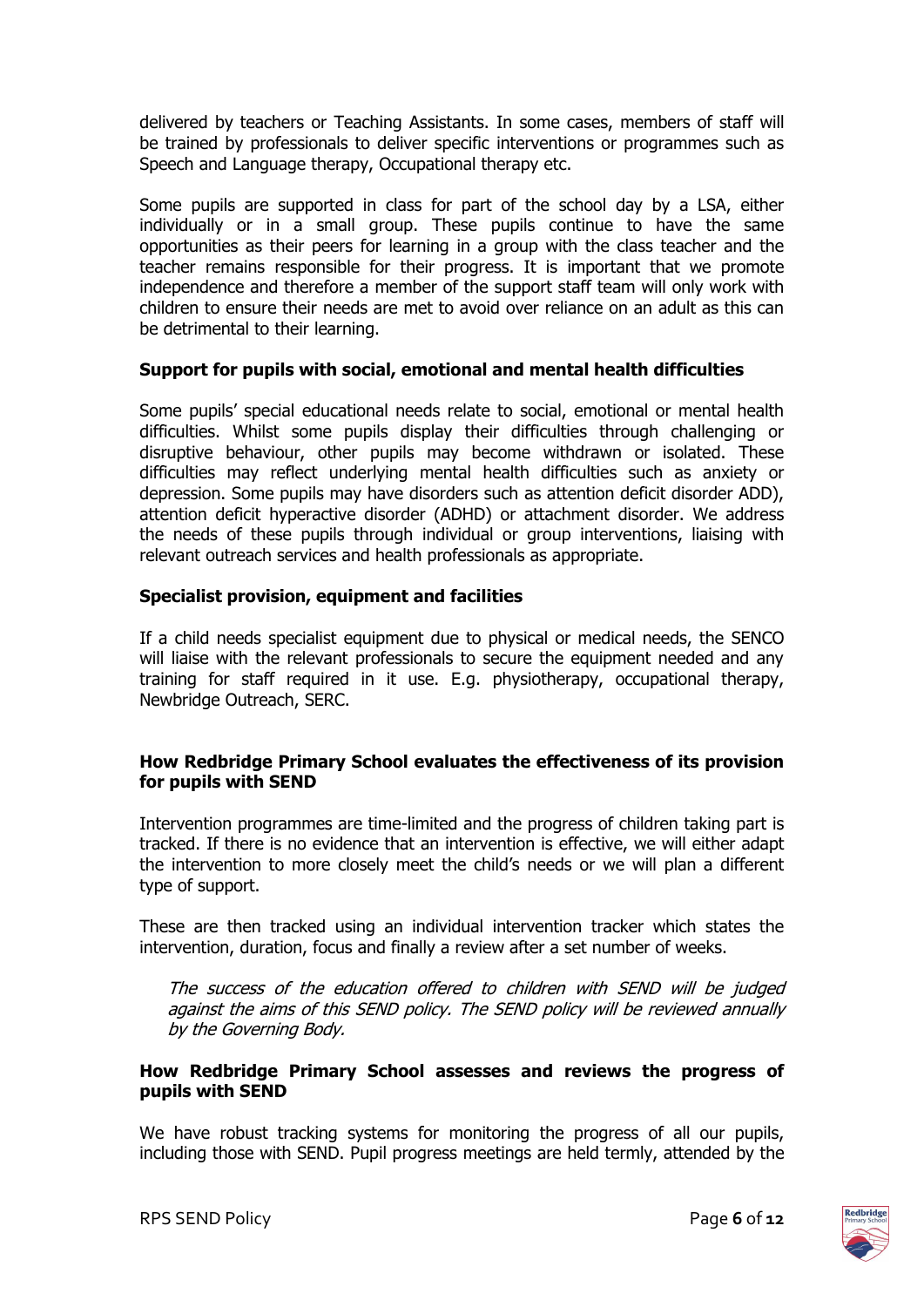class teacher, SENCO and Phase/Team Leaders, at which action is planned to address any lack of progress identified.

The 'assess-plan-do-review' cycle ensures that we match provision closely to each child's needs and that we respond quickly to any evidence of inadequate progress.

The progress of pupils with SEND in relation to the outcomes in their Education, Health and Care Plan are reviewed annually through the annual review to which parents and professionals involved with the child are all invited to.

A child's objectives or outcomes are broken down into smaller steps and recorded on the child's Individual Education Plan. These shorter term targets are reviewed termly. We involve the child and family fully in the planning and review process.

#### **Admissions**

Pupils with SEND are admitted to the school on the same basis as any other child. The Governing Body uses the LA admissions criteria.

#### **Roles and responsibilities**

Provision for pupils with special educational needs is a matter for the school as a whole. However some key individuals and groups have particular areas of responsibility:

#### **Governing Body**

- to ensure that the necessary provision is made for any pupil who has special educational needs
- to consult the local authority and the governing bodies of other schools when it seems to be necessary or desirable in the interests of co-ordinated special educational provision in the area as a whole
- to ensure that parents are notified of a decision by the school that SEND provision is being made for their child
- to ensure that pupils' needs are made known to all who are likely to teach them
- to ensure that teachers in the school are aware of the importance of identifying, and providing for, those pupils who have special educational needs
- to ensure that a pupil with special educational needs joins in the activities of the school together with pupils who do not have special educational needs, so far as is reasonably practical and compatible with the child receiving the special educational provision their learning needs call for and the efficient education of the pupils with whom they are educated and the efficient use of resources
- to review the SEND policy annually and to report annually on the allocation of available resources and the success of the policy
- to appoint a member of the Governing Body to have special responsibility for SEND within the school who will meet on regularly with the SENCO and conduct visits to the school on a planned programme . The SENCO link Governor is Yasser Din.

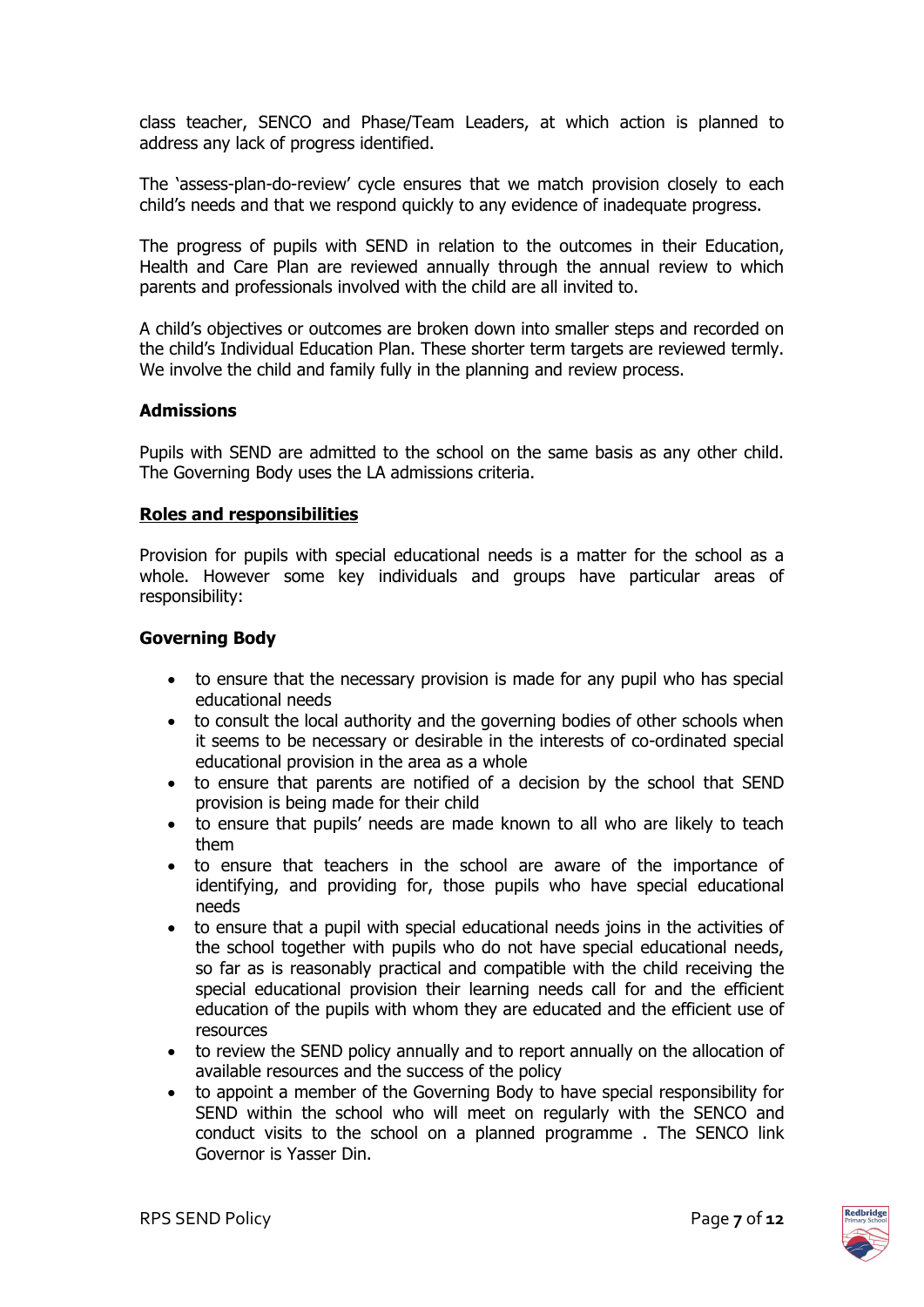#### **The Headteacher**

- to manage all aspects of the school's work, including provision for pupils with **SEND**
- to keep the governing body fully informed
- to work closely with the school's SENCO
- to seek out and share best practice with the LA and other schools

#### **The Special Educational Needs Co-ordinator**

The Special Needs Co-ordinator is Miss H Heer. Her key responsibilities include:

- to work in collaboration with the Headteacher, school governors and staff to develop a clear strategic direction for SEND
- to oversee the day-to-day operation of the school's SEND policy
- to coordinate and develop high quality provision to meet the needs of pupils with SEND
- to work in partnership with parents/carers of pupils with SEND to develop and review effective support for their child
- to work with teachers to monitor the effectiveness of interventions and the progress made by pupils with SEND
- to advise on the deployment of the school's delegated budget and other resources to meet pupils' needs effectively
- to liaise with professionals from outside agencies, such as educational psychologists, outreach services, health and social care professionals, and independent and voluntary bodies, ensuring that appropriate referrals are made and strategies are implemented
- to liaise with other schools to ensure that pupils make smooth transitions between school placements
- to work with the Headteacher and school governors to ensure that the school meets its responsibilities under the Equality Act (2010) with regards to reasonable adjustment and access arrangements
- to promote the inclusion of pupils with SEND in the school community, ensuring they have access to the school's curriculum, facilities and extracurricular activities
- to ensure that the records of pupils with SEND are maintained and kept up to date
- to support and advise teachers about differentiated teaching methods appropriate for individual pupils with special educational needs
- to coordinate the effective deployment learning support assistants, providing support and training as needed
- to contribute to the in-service professional development of staff in relation to SEND

#### **Teachers**

- to provide Quality First Teaching for all the pupils in their class
- to provide for the individual needs of all their pupils, adapting their teaching and the learning environment as appropriate
- to be accountable for the progress of all their pupils, including those who receive additional support from learning assistants and specialist teachers

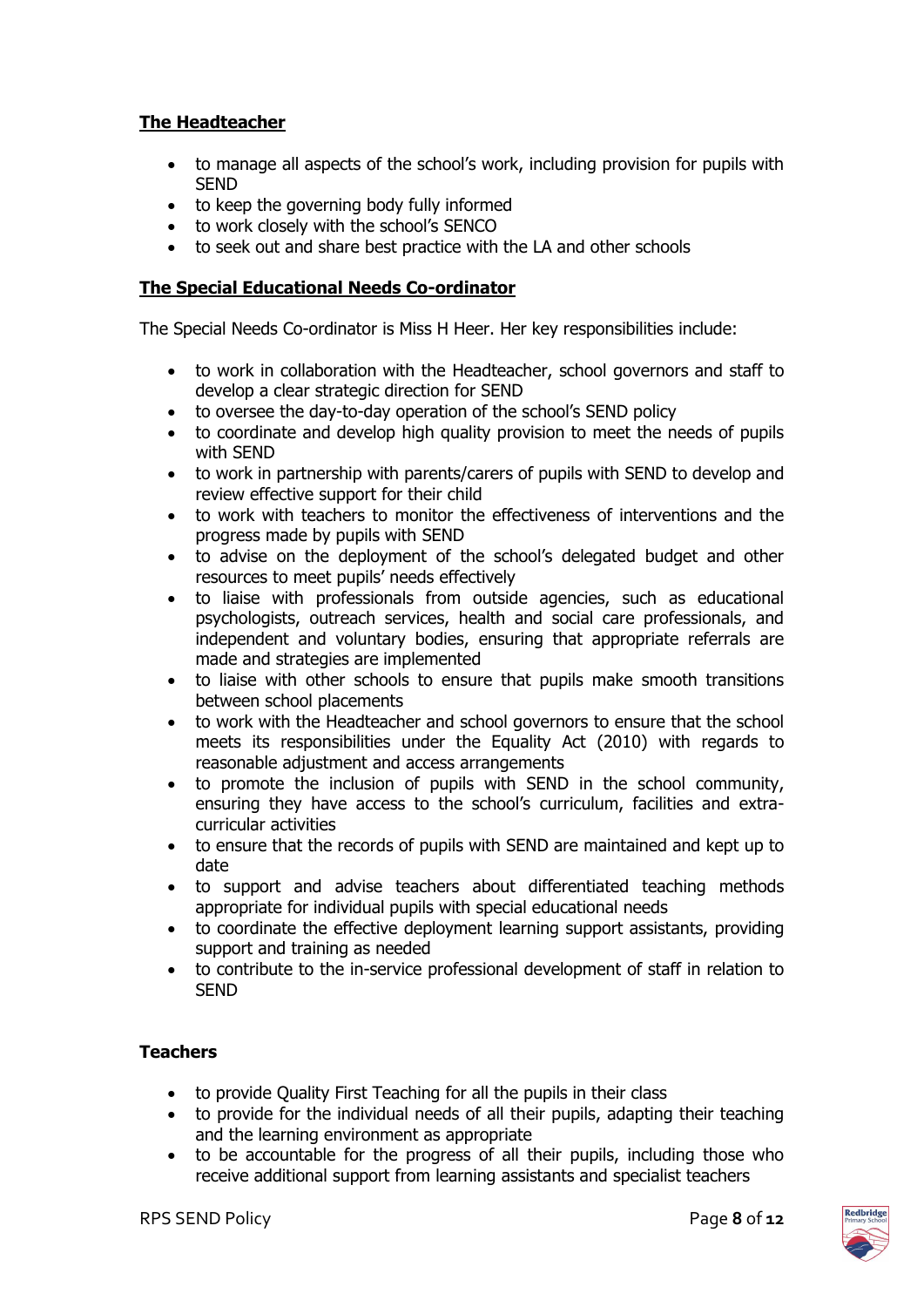- to work with the SENCO to monitor the effectiveness of interventions and the progress made by pupils with SEND
- to liaise with families during parent consultations and make them aware of what support is in place for their child

#### **Learning Assistants**

- to support pupils with their learning under the direction of the class teacher and/or the SENCO, implementing strategies recommended by the teacher, SENCO or professionals from external agencies
- to develop the independence of the pupils with whom they work
- to provide feedback to the teacher and/or the SENCO on the progress of the pupils with whom they work to inform planning and review

#### **Arrangements for training and staff development**

The school makes an annual audit of training needs for all staff taking into account school priorities as well as personal professional development. The school is allocated funding from the Individual School Budget each year that it may use to meet identified needs. Particular support is given to Newly Qualified Teachers and other new members of staff.

#### **Arrangements for partnership with parents**

We recognise the importance of working in partnership with parents. Parents hold key information and have knowledge and experience to contribute to the shared view of a child's needs and the best ways of supporting them. All parents of pupils with special educational needs will be treated as partners and supported to play an active and valued role in their child's education.

We will always tell parents when their child is receiving help for their special educational needs and will involve them fully in planning and reviewing any SEND provision.

A child's class teacher will work closely with parents at all stages in his/her education and if parents have concerns their first port of call should be the class teacher.

Parents of any pupil identified with SEND may contact the Parents in Partnership Service of Redbridge for independent support and advice.

#### **Pupil participation**

Pupils and young people with special educational needs often have a unique knowledge of their own needs and circumstances and their own views about what sort of help they would like to help them make the most of their education. They will be encouraged to participate in the decision-making processes, including the setting and evaluation of targets. We are committed to developing more person-centred ways of working to make it easier for our SEND pupils to express their views.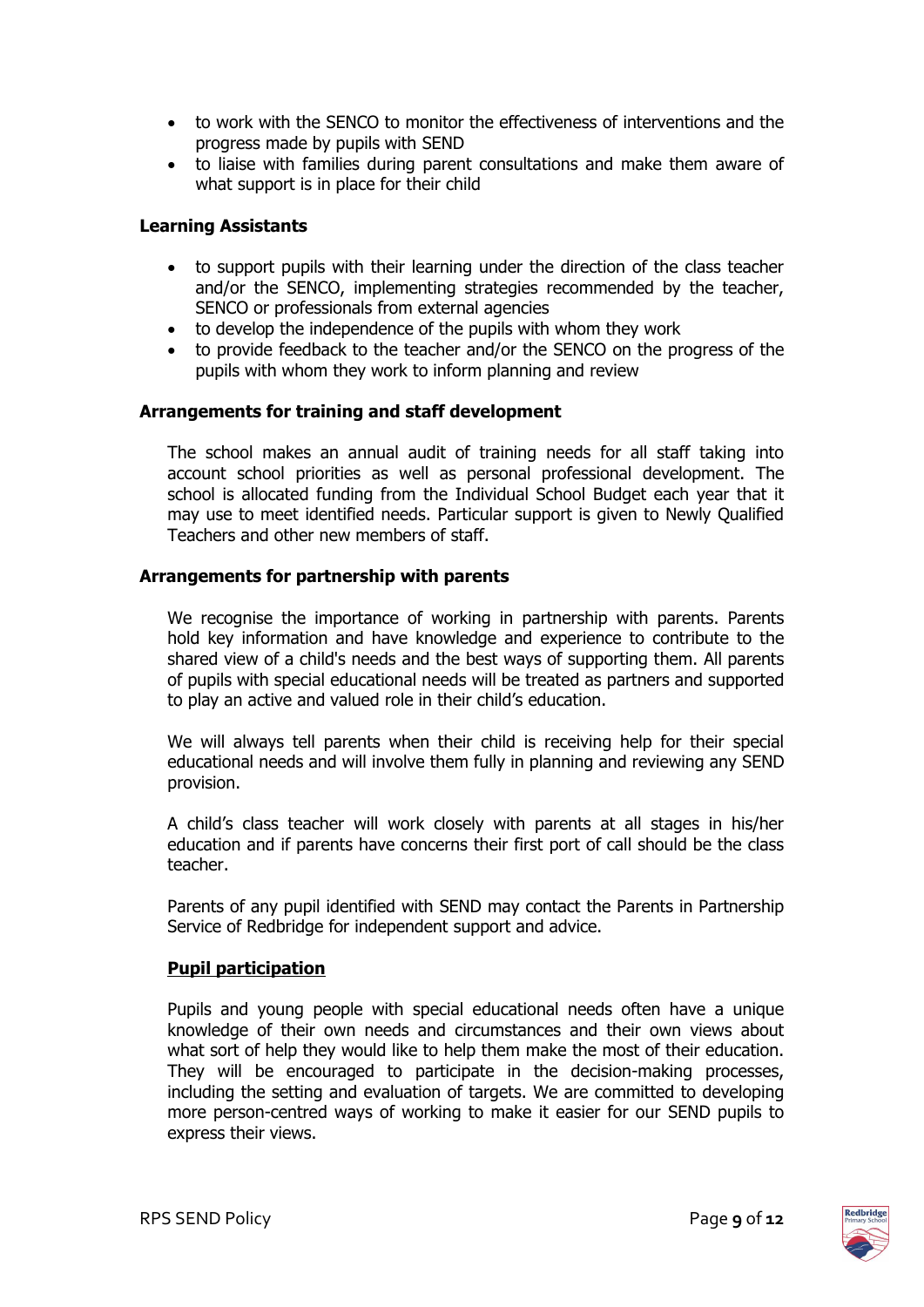#### **Storing and managing information**

See Redbridge Primary School's Data Protection Policy.

#### **Links with other mainstream schools and special schools**

Advanced planning for pupils in Year 6 is essential to allow a smooth transition to secondary school. The SENCO will liaise with the SENCO of the Secondary School to ensure that effective arrangements are in place to support pupils at the time of transfer.

When pupils move to another school their records will be transferred to the next school within 15 days of the pupil ceasing to be registered, as required under the Education (Pupil Information) Regulations 2000.

Redbridge Primary School has good links with local special schools through the outreach services.

#### **Links with other agencies and voluntary organisations.**

External support services play an important part in helping the school identify, assess and make provision for pupils with special education needs.

The school receives regular visits from the nominated Education Welfare Officer for the area.

The SENCO works closely with the Educational Psychologist assigned to the school and meets with her at the beginning of each term to plan her work in the school for the term.

Other agencies and outreach services that the school works with include:

- Speech and language therapy service
- Occupational therapy service
- Physiotherapy service
- Joseph Clark Service for the Visually Impaired
- Redbridge Service for Deaf and Hearing Impaired Children
- Newbridge Outreach
- SERC (special Education Resource Centre)
- Early Years Advisory and Support Service
- CAMHS (Child and Adolescent Mental Health Service)
- Redbridge Child Development Centre
- Virtual School for Children Looked After
- Social Care services
- **SEATSS**

#### **Complaints procedures**

The schools' complaint procedures are set out in the school website. Under the Children and Families Act 2014 parents may seek advice on resolving disagreements with the LA and/or the Independent Mediation Service. The school will make further information about this process available on request.

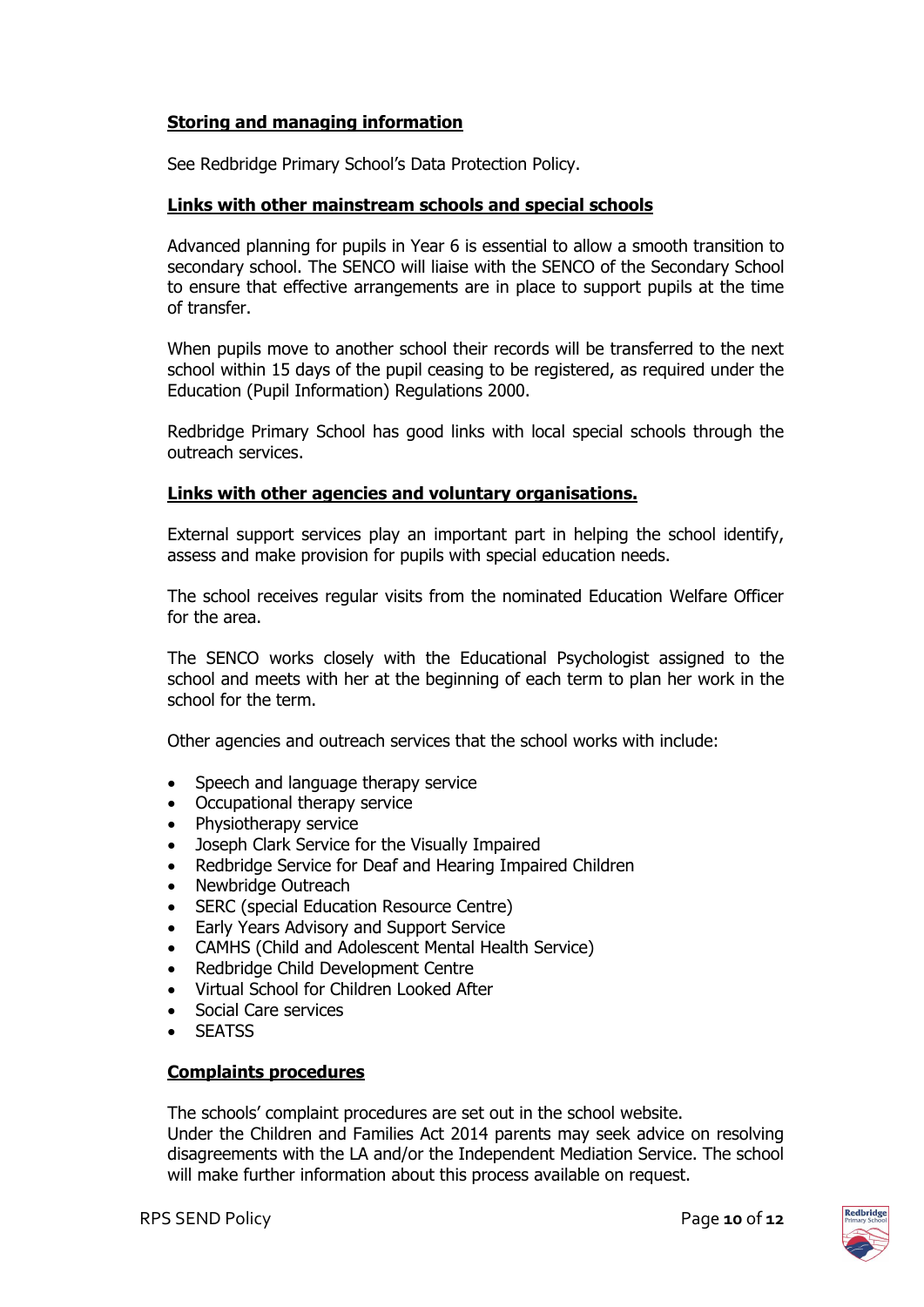#### **Redbridge Primary School's Local Offer**

Further information on Redbridge Primary School's arrangements for supporting pupils with SEND can be found in the school's Local Offer which can be accessed via the FIND website: [http://find.redbridge.gov.uk.](http://find.redbridge.gov.uk/) Our School Local Offer forms part of the local authority's Local Offer, which is also available on this site and provides information for parents/carers on SEND services available within Redbridge and neighbouring boroughs.

#### Legislation and guidance relevant to this policy

Children and Families Act 2014, Part 3 Educational Needs and Disability Code of Practice: 0 to 25 years 2014 Equality Act 2010 Education Act 2011

#### **Related school policies**

Equality Policy Accessibility Plan Health and Safety Policy Medicines in School Policy